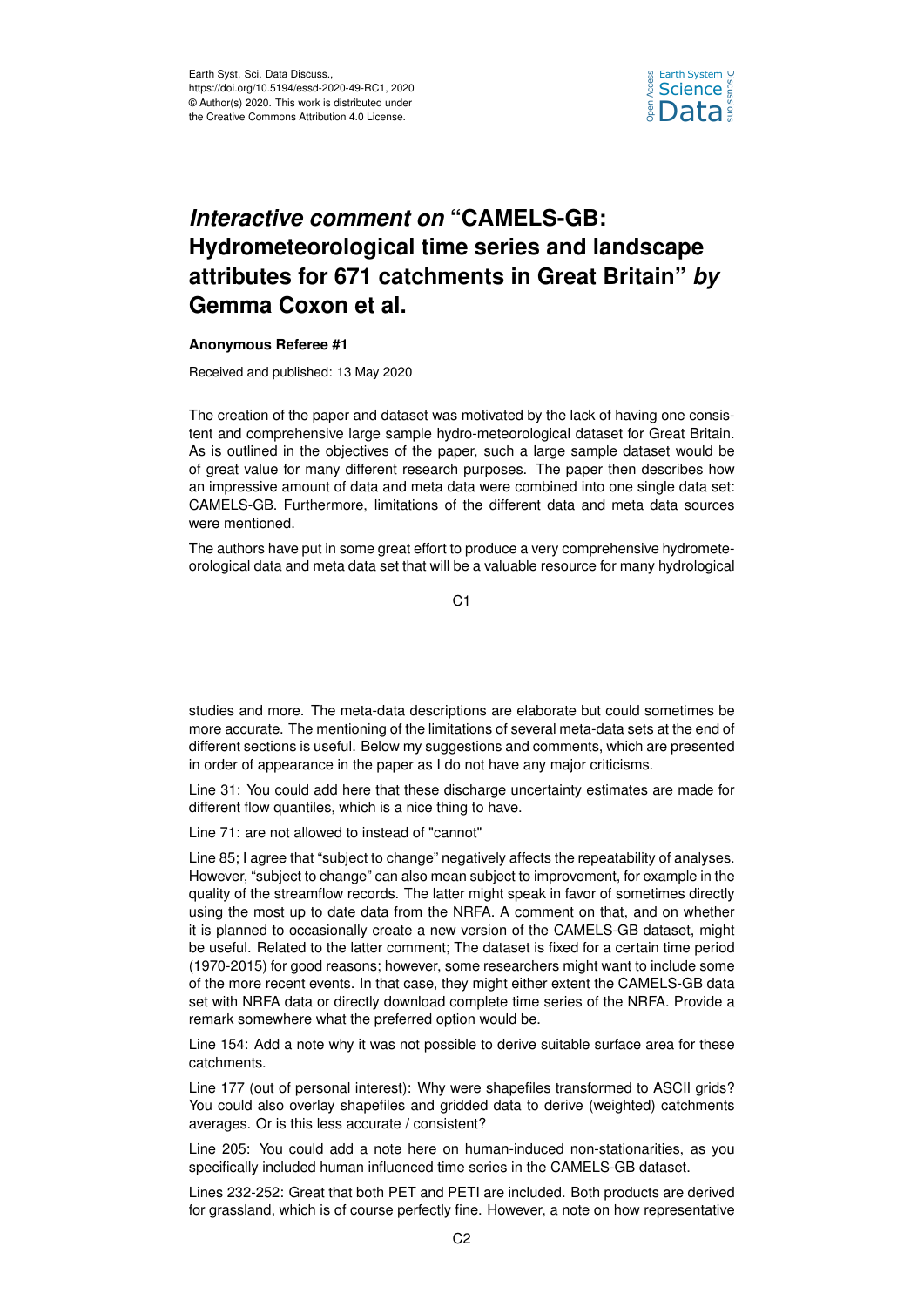grassland PET is for some of the catchments where e.g. forestry or agriculture are the dominant land use class (as shown in Figure 2) would be nice.

Lines 232-252: How does the PET estimation method for CAMELS-GB compare to PET estimation methods of the other CAMELS datasets? Is it the aim here to use the best possible method that the data allows or to use a method that is consistent across all CAMELS datasets (which favors a comparison across datasets)?

Line 264: "97% (654) of the gauges have at least 20 years" this cannot be seen in Figure 1a.

The comments below refer to either the section or the dataset that is described in this section:

Section 6.1: Provide a a reason for some rare but substantial differences between gauge elevation and minimum elevation.

Section 6.1: Why do two catchments have NA values in their mean elevation, but do have values for e.g., min and max elevation. Please check.

Section 6.2: High and low prec timing; Instead of providing NAs for tied values, you could provide both seasons.

Section 6.2: Definition of seasonality unclear. Provide a reference to the exact method.

Section 6.2: Why an absolute definition for low precipitation frequency and a relative definition for high precipitation frequency (and why these thresholds)? Figure S4f makes sense according to the relative definition but is a bit counter intuitive.

Section 6.2: The provided meta data could be extended with annual averages of the other meteorological variables, at least with average annual temperature.

Section 6.3: Provide a reference to the method used to calculate streamflow elasticity.

Section 6.3: Good that two base flow indices are provided. I personally liked using the

 $C<sub>3</sub>$ 

BFIHOST, but the latter is not directly derived from the streamflow record and therefore might not fit in this sub dataset. Might it fit somewhere else? Or was there another reason that it was excluded?

Section 6.3: I think zero\_q\_freq is the fraction and not the percentage of time with zero flow. Please check. This might also explain why you have some NAs in the slope of the FDC. Please check as well.

Section 6.3: Any reasoning / reference on why you chose 9 times median flow or 0.2 times mean flow as thresholds for high flow / low flow events?

Section 6.5, line 332: Mention the depth range of the top soil layers.

Section 6.5: Nice that you provide ranges of e.g. the tawc! Clarify in table 2 that tawc is calculated over the soil depth available for roots (if that is the case).

Section 6.7: Nice that discharge uncertainty estimates for different quantiles are provided!

Section 6.8: Weren't UKBN catchments also labeled as suitable for low- medium and high flow assessments? Why isn't this information included in the current data set?

Section 6.8: I completely understand the uncertainties with regard to the human interventions, which are nicely outlined in the limitations. However, what should be commented on is that some of the benchmark catchments seem to be relatively heavily impacted by a human intervention of some sort, e.g., the occurrence of a significant amounts of abstractions or the presence of several reservoirs. As a user of the dataset, does this mean that I should interpret some of the benchmark catchments with care? Or that I should be extra careful when interpreting the abstraction and reservoir information?

Section 6.8: It might be useful to additional add the Factors affecting runoff codes, which are presented in the UK hydrometric register, as indicative information on the type of human influence that might have been present at some point in time in the